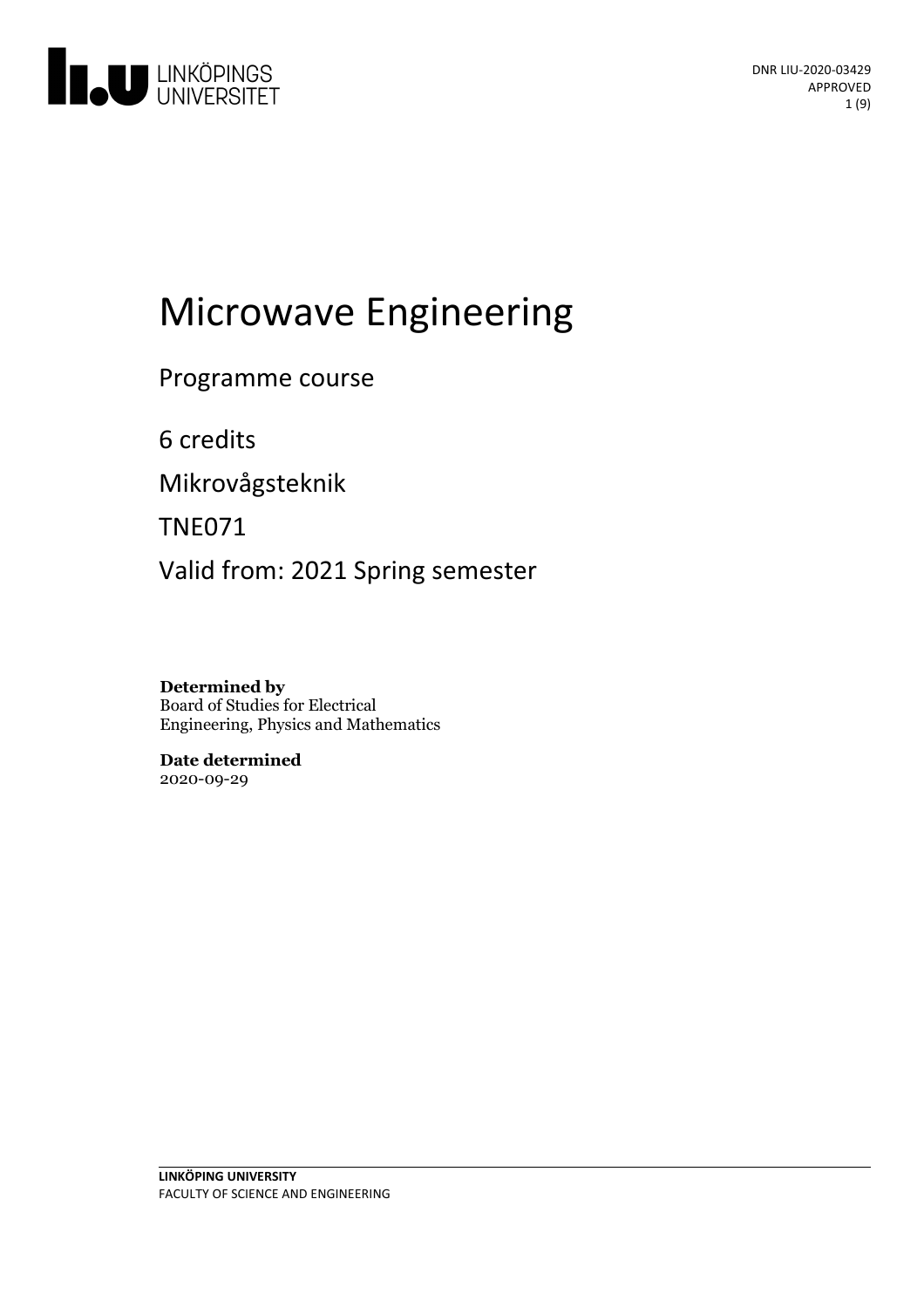# Main field of study

Electrical Engineering

Course level

Second cycle

# Advancement level

A1X

# Course offered for

- Master's Programme in Communication Systems
- Master's Programme in Electronics Engineering
- Electronics Design Engineering, M Sc in Engineering
- Applied Physics and Electrical Engineering International, M Sc in Engineering
- Applied Physics and Electrical Engineering, M Sc in Engineering

# Prerequisites

Electromagnetism, RF Electronics, RF System Design

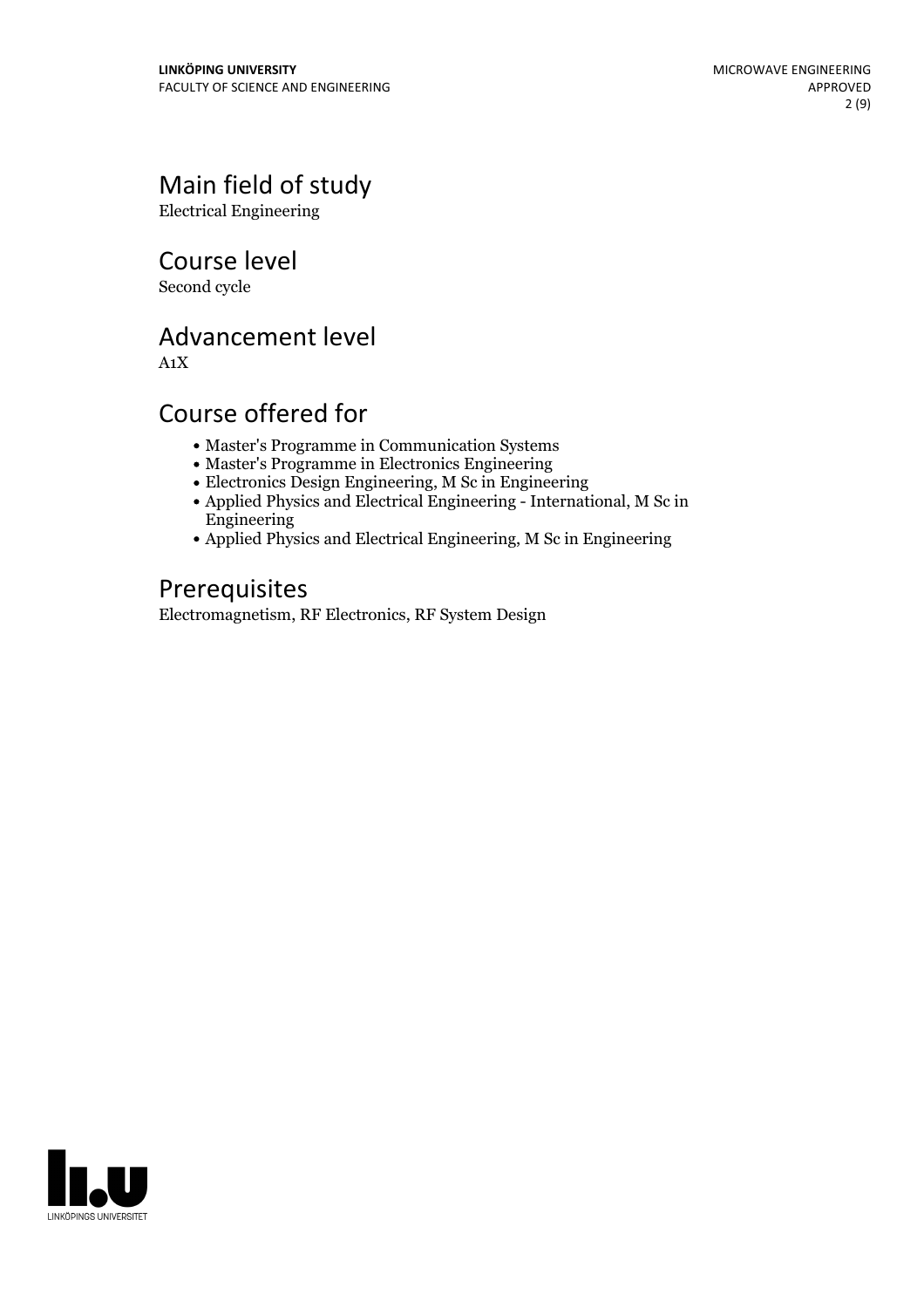# Intended learning outcomes

The aim of the course is to provide a through coverage of fundamental principles of microwave engineering with focus on wireless communication system and high- speed data transmission. Besides enhancing general radio frequency circuit theory covered in previous courses, it introduces the fundamental of microwave circuit analysis and design, from electromagnetic theory to radar systems. Starting with a concise presentation of the electromagnetic theory, the course leads to passive and active microwave circuit design supported by complex Electronic Design Automation (EDA) software for high-frequency systems. After passing the course the student should know:

- Maxwell's and Helmholtz's equations, wave solutions, TEM, TE and TM wave propagation modes, and account for the relevant propagation modes for transmission lines
- Describe the concept of plane waves in different transmission media, polarized plane waves and plane wave reflection in mathematical form
- Compare the electromagnetic theory with transmission line theory in order to describe transmission lines from the point of view of either field theory or the circuit model
- Calculate the characteristic parameters of a rectangular waveguide
- Use Smith Chart to design matching networks
- Understand different concepts of impedance matching, i.e., narrow- and broadband impedance matching
- Describe, analyse and design basic passive and active microwave circuits such as couplers, amplifiers, mixers, oscillators
- Describe, analyse on system level different radarsystem, e.g., Doppler radar, FMCW radar. Use radar equation, understand radar parameters and be able to specify
- 
- and design radars accordingly to the desired application.<br>• Carry out the design of microwave circuits using advanced simulation tools, including electromagnetic simulations

# Course content

Electromagnetic theory, transmission line theory, transmission lines and waveguides, impedance matching and tuning, microwave resonators, power dividers and couplers, microwave oscillators and frequency multipliers, radar and radiometer systems.

# Teaching and working methods

Lectures, classes and laboratory exercises. Laboratory sessions are compulsory. Written laboratory work in form of an unitary project report.

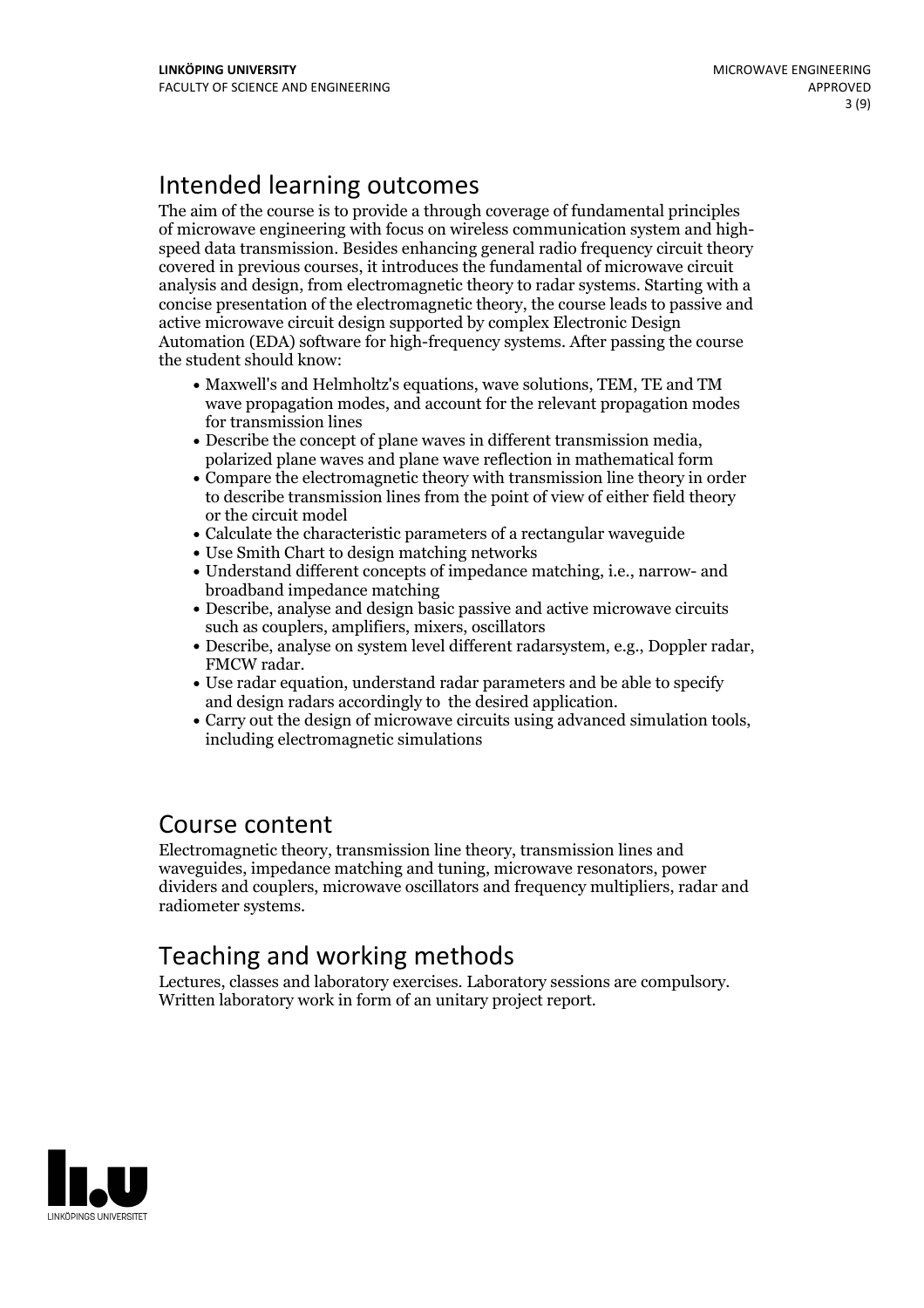# Examination

TEN1 Written examination 4.5 credits U, 3, 4, 5 LAB1 Laboratory work with oral and written presentation 1.5 credits U, G

Grades Four-grade scale, LiU, U, 3, 4, 5

Department

Institutionen för teknik och naturvetenskap

# Director of Studies or equivalent

Kjell Karlsson

Examiner Adriana Serban

# Course website and other links

<http://www2.itn.liu.se/utbildning/kurs/>

# Education components

Preliminary scheduled hours: 50 h Recommended self-study hours: 110 h

# Course literature

David M. Pozar, Microwave Engineering, Wiley & Sons 2005, ISBN 0-471-44878- 8. Vetenskapliga artiklar används också som kurslitteratur för att aktualisera

kursensinnehåll och sprida forskningsresultst.

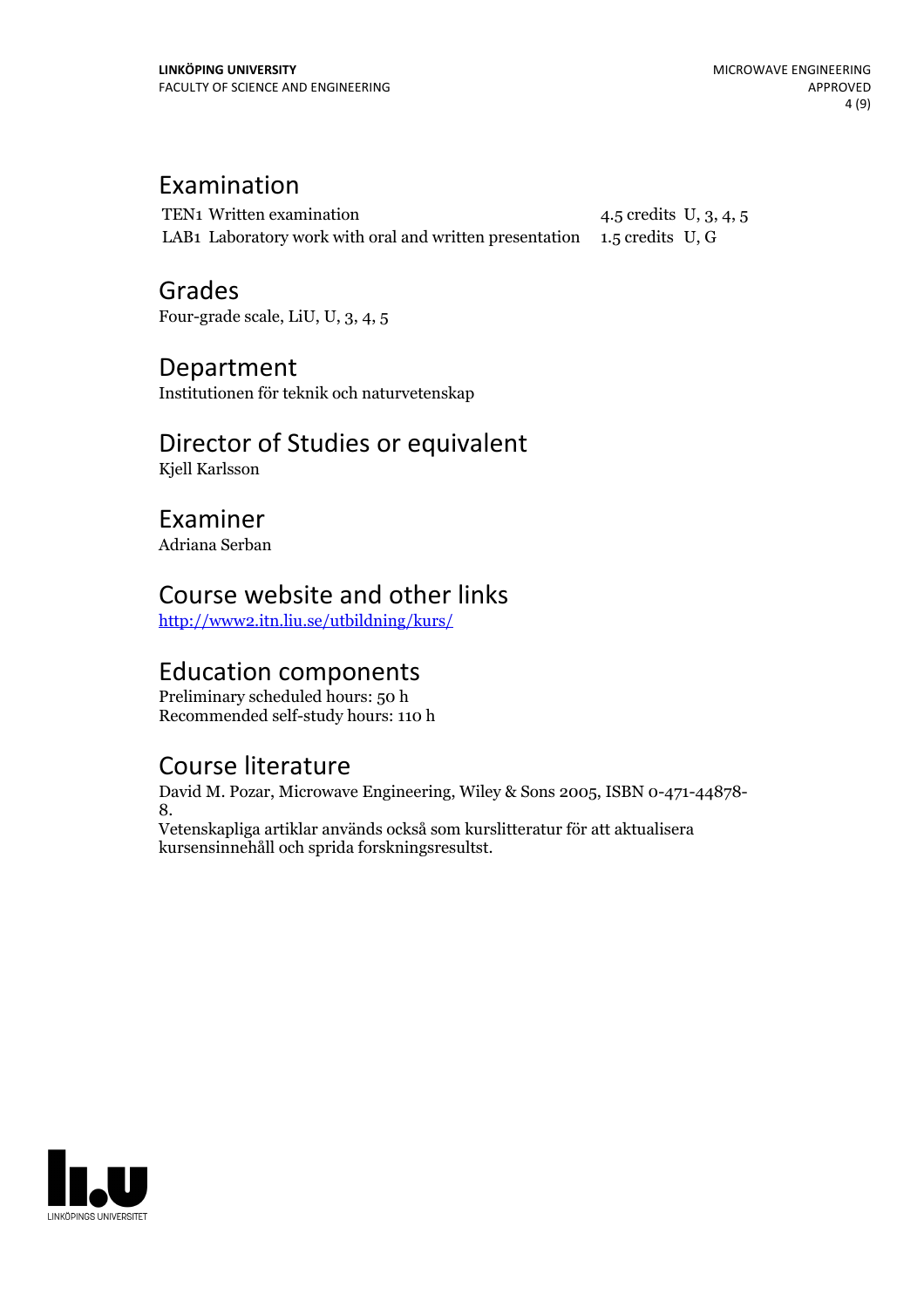# **Common rules**

### **Course syllabus**

A syllabus must be established for each course. The syllabus specifies the aim and contents of the course, and the prior knowledge that a student must have in order to be able to benefit from the course.

### **Timetabling**

Courses are timetabled after a decision has been made for this course concerning its assignment to a timetable module.

### **Interrupting a course**

The vice-chancellor's decision concerning regulations for registration, deregistration and reporting results (Dnr LiU-2015-01241) states that interruptions in study are to be recorded in Ladok. Thus, all students who do not participate in a course for which they have registered must record the interruption, such that the registration on the course can be removed. Deregistration from <sup>a</sup> course is carried outusing <sup>a</sup> web-based form: https://www.lith.liu.se/for-studenter/kurskomplettering?l=en.

### **Cancelled courses**

Courses with few participants (fewer than 10) may be cancelled or organised in a manner that differs from that stated in the course syllabus. The Dean is to deliberate and decide whether a course is to be cancelled or changed from the course syllabus.

### **Guidelines relatingto examinations and examiners**

For details, see Guidelines for education and examination for first-cycle and second-cycle education at Linköping University, Dnr LiU-2019-00920 (http://styrdokument.liu.se/Regelsamling/VisaBeslut/917592).

An examiner must be employed as a teacher at LiU according to the LiU Regulations for Appointments, Dnr LiU-2017-03931 (https://styrdokument.liu.se/Regelsamling/VisaBeslut/622784). For courses in second-cycle, the following teachers can be appointed as examiner: Professor (including Adjunct and Visiting Professor), Associate Professor (including Adjunct), Senior Lecturer (including Adjunct and Visiting Senior Lecturer), Research Fellow, or Postdoc. For courses in first-cycle, Assistant Lecturer (including Adjunct and Visiting Assistant Lecturer) can also be appointed as examiner in addition to those listed for second-cycle courses. In exceptional cases, a Part-time Lecturer can also be appointed as an examiner at both first- and second cycle, see Delegation of authority for the Board of Faculty of Science and Engineering.

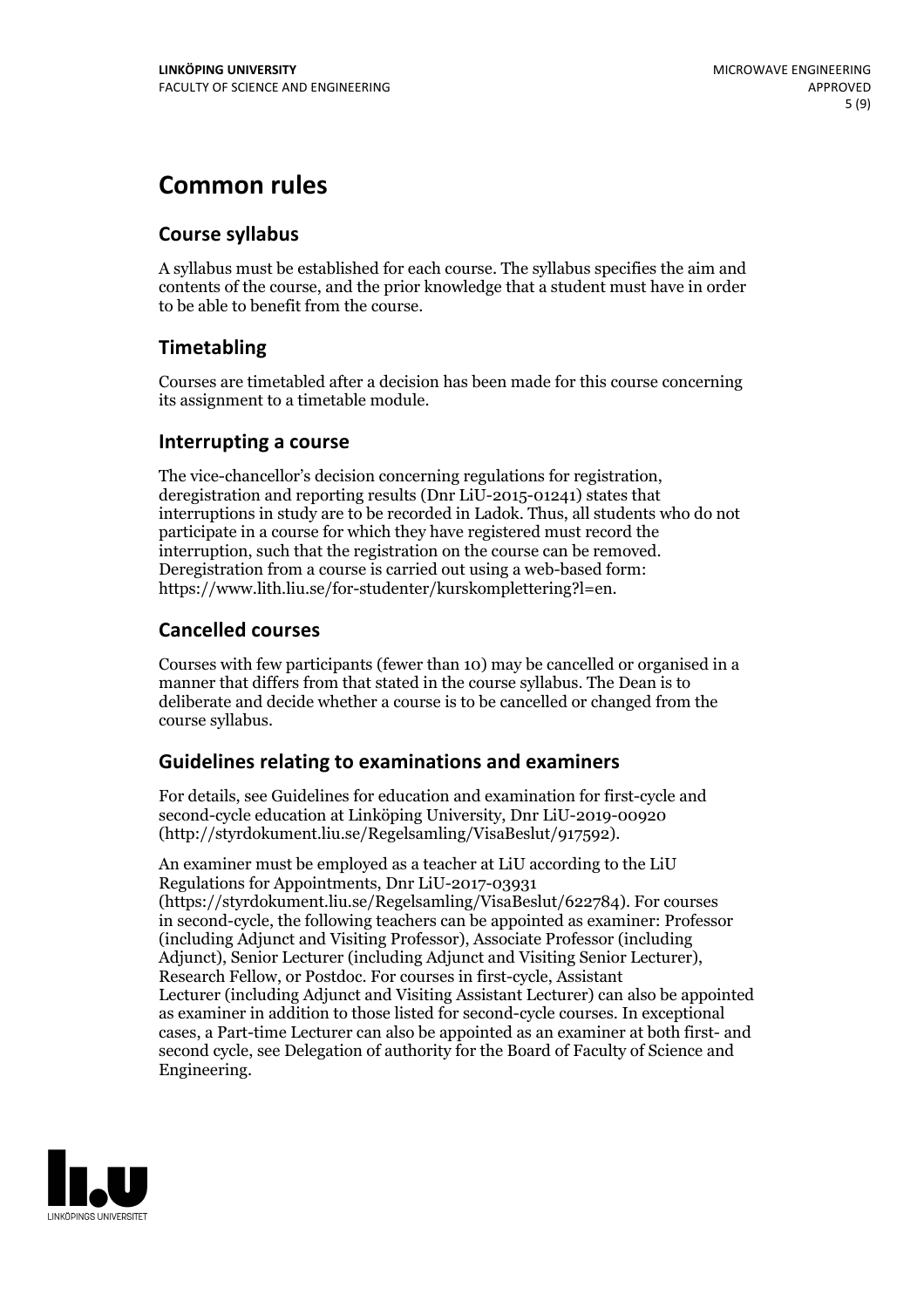### **Forms of examination**

#### **Principles for examination**

Written and oral examinations and digital and computer-based examinations are held at least three times a year: once immediately after the end of the course, once in August, and once (usually) in one of the re-examination periods. Examinations held at other times are to follow a decision of the board of studies.

Principles for examination scheduling for courses that follow the study periods:

- courses given in VT1 are examined for the first time in March, with re-examination in June and August
- courses given in VT2 are examined for the first time in May, with re-examination in August and October
- courses given in HT1 are examined for the first time in October, with re-examination in January and August
- courses given in HT2 are examined for the first time in January, with re-examination in March and in August.

The examination schedule is based on the structure of timetable modules, but there may be deviations from this, mainly in the case of courses that are studied and examined for several programmes and in lower grades (i.e. 1 and 2).

Examinations for courses that the board of studies has decided are to be held in alternate years are held three times during the school year in which the course is given according to the principles stated above.

Examinations for courses that are cancelled orrescheduled such that they are not given in one or several years are held three times during the year that immediately follows the course, with examination scheduling that corresponds to the scheduling that was in force before the course was cancelled or rescheduled.

When a course is given for the last time, the regular examination and two re-<br>examinations will be offered. Thereafter, examinations are phased out by offering three examinations during the following academic year at the same times as the examinations in any substitute course. If there is no substitute course, three examinations will be offered during re-examination periods during the following academic year. Other examination times are decided by the board of studies. In all cases above, the examination is also offered one more time during the academic year after the following, unless the board of studies decides otherwise.

If a course is given during several periods of the year (for programmes, or on different occasions for different programmes) the board or boards of studies determine together the scheduling and frequency of re-examination occasions.

### **Retakes of other forms of examination**

Regulations concerning retakes of other forms of examination than written examinations and digital and computer-based examinations are given in the LiU guidelines for examinations and examiners, http://styrdokument.liu.se/Regelsamling/VisaBeslut/917592.

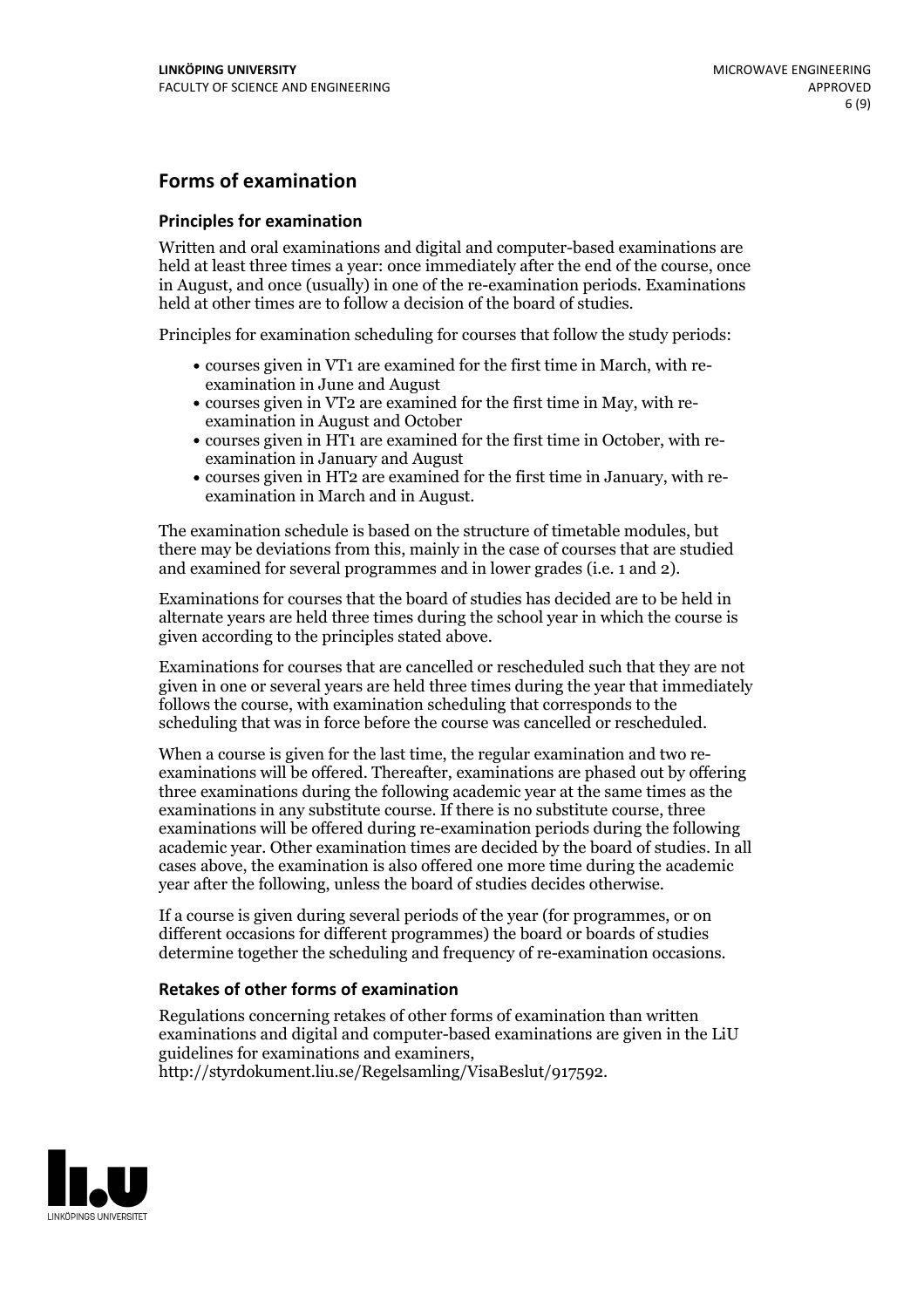### **Registration for examination**

Until January 31 2021, the following applies according to previous guidelines: In order to take an written, digital or computer-based examination student must register in advance at the Student Portal during the registration period, which Candidates are informed of the location of the examination by email, four days in advance. Students who have not registered for an examination run the risk of being refused admittance to the examination, if space is not available.

From February 1 2021, new guidelines applies for registration for written, digital or computer-based examination, Dnr LiU-2020-02033 (https://styrdokument.liu.se/Regelsamling/VisaBeslut/622682).

Symbols used in the examination registration system:

\*\* denotes that the examination is being given for the penultimate time.

\* denotes that the examination is being given for the last time.

#### **Code of conduct for students during examinations**

Details are given in a decision in the university's rule book: http://styrdokument.liu.se/Regelsamling/VisaBeslut/622682.

### **Retakes for higher grade**

Students at the Institute of Technology at LiU have the right to retake written examinations and digital and computer-based examinations in an attempt to achieve a higher grade. This is valid for all examination components with code "TEN", "DIT" and "DAT". The same right may not be exercised for other examination components, unless otherwise specified in the course syllabus.

A retake is not possible on courses that are included in an issued degree diploma.

#### **Grades**

The grades that are preferably to be used are Fail (U), Pass (3), Pass not without distinction  $(4)$  and Pass with distinction  $(5)$ .

- Grades U, 3, 4, 5 are to be awarded for courses that have written or digital examinations.<br>• Grades Fail (U) and Pass (G) may be awarded for courses with a large
- degree of practical components such as laboratory work, project work and
- $\bullet$  Grades Fail (U) and Pass (G) are to be used for degree projects and other independent work.

#### **Examination components**

The following examination components and associated module codes are used at the Faculty of Science and Engineering:

Grades U, 3, 4, 5 are to be awarded for written examinations (TEN) and

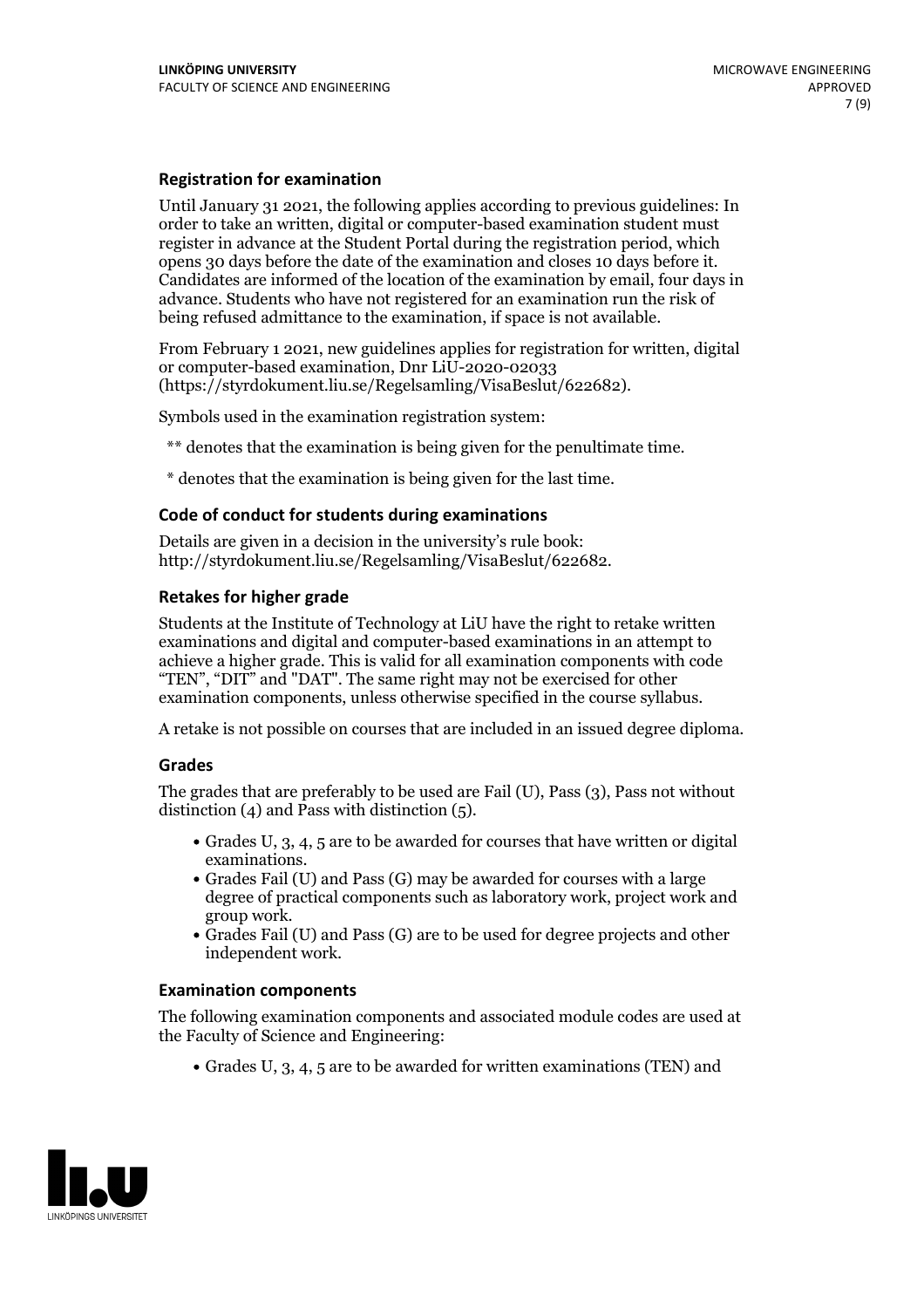- digital examinations (DIT).<br>• Examination components for which the grades Fail (U) and Pass (G) may be awarded are laboratory work (LAB), project work (PRA), preparatory written examination (KTR), digital preparatory written examination (DIK), oral examination (MUN), computer-based examination (DAT), home
- assignment (HEM), and assignment (UPG).<br>• Students receive grades either Fail (U) or Pass (G) for other examination components in which the examination criteria are satisfied principally through active attendance such as tutorial group (BAS) or examination item
- (MOM).<br>• Grades Fail (U) and Pass (G) are to be used for the examination components Opposition (OPPO) and Attendance at thesis presentation (AUSK) (i.e. part of the degree project).

In general, the following applies:

- 
- Mandatory course components must be scored and given <sup>a</sup> module code. Examination components that are not scored, cannot be mandatory. Hence, it is voluntary to participate in these examinations, and the voluntariness must be clearly stated. Additionally, if there are any associated conditions to the examination component, these must be clearly stated as well.<br>• For courses with more than one examination component with grades
- U,3,4,5, it shall be clearly stated how the final grade is weighted.

For mandatory components, the following applies: If special circumstances prevail, and if it is possible with consideration of the nature ofthe compulsory component, the examiner may decide to replace the compulsory component with another equivalent component. (In accordance with the LiU Guidelines for education and examination for first-cycle and second-cycle education at Linköping University, http://styrdokument.liu.se/Regelsamling/VisaBeslut/917592).

For written examinations, the following applies: If the LiU coordinator for students with disabilities has granted a student the right to an adapted examination for a written examination in an examination hall, the student has the right to it. If the coordinator has instead recommended for the student an adapted examination or alternative form of examination, the examiner may grant this if the examiner assesses that it is possible, based on consideration of the course objectives. (In accordance with the LiU Guidelines for education and examination for first-cycle and second-cycle education at Linköping University, http://styrdokument.liu.se/Regelsamling/VisaBeslut/917592).

#### **Reporting of examination results**

The examination results for a student are reported at the relevant department.

#### **Plagiarism**

For examinations that involve the writing of reports, in cases in which it can be assumed that the student has had access to other sources (such as during project work, writing essays, etc.), the material submitted must be prepared in accordance